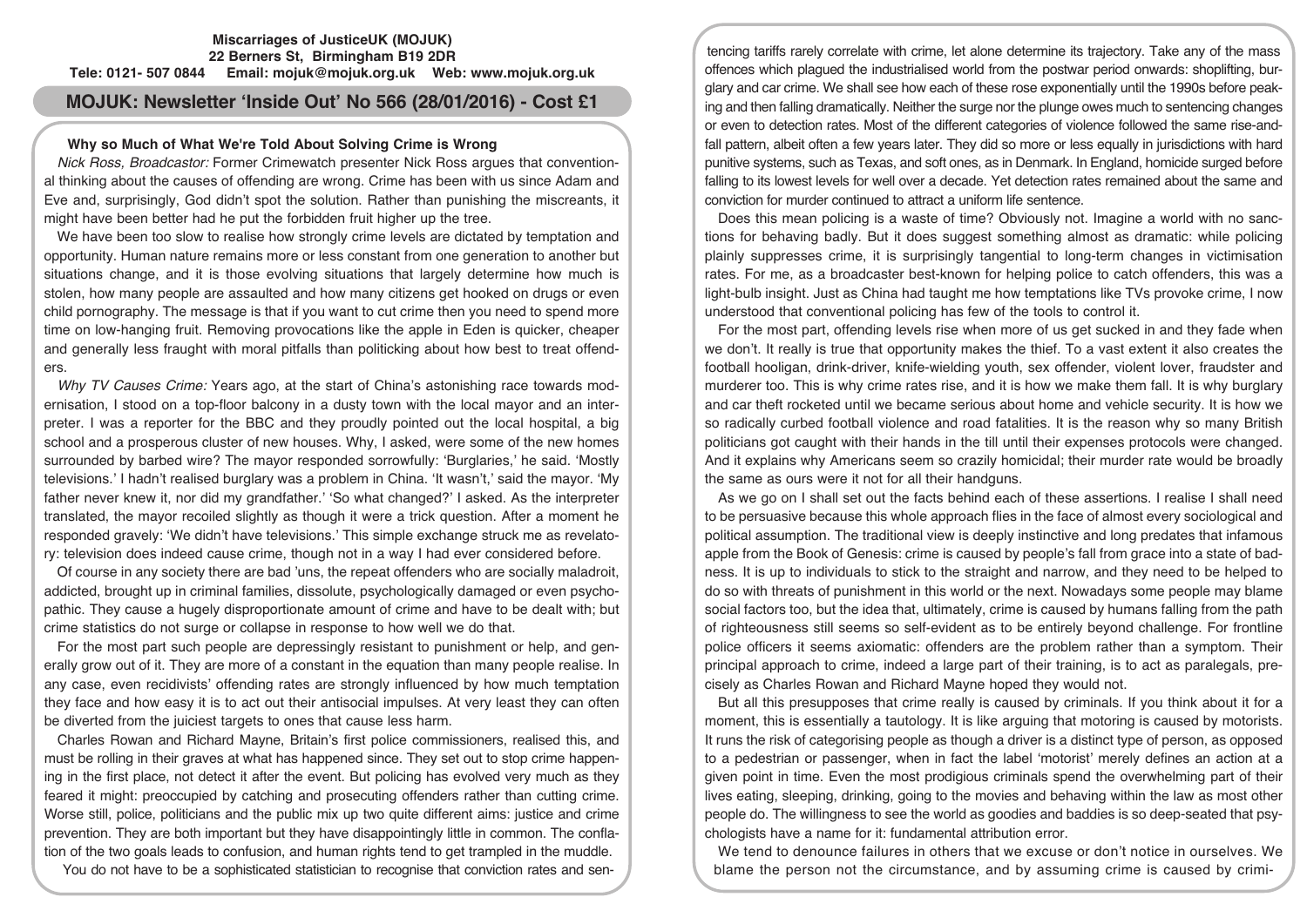nals, we also assume the answer must lie in reducing criminality. It is rather like believing we can reduce traffic by cutting back on the sort of people who drive. Instead the best way is to provide alternatives which are more attractive, so people's behaviour defaults to walking, cycling or using public transport.

Yes, there will be petrol-heads who will always prefer driving, and, as I say, there are serial delinquents who often gravitate to crime – but these are a small minority. And even for them, their behaviours are tendencies, not absolutes. Even fanatics make choices dependent on their options. We can often shape those options. And we shall see that we can get more leverage if we act before the event rather than after a crime has taken place.

Prevention is Better than Drama: All this calls for the police to be pushed higher up the food chain. Crime prevention is undramatic. Like public health, it lacks the macho theatre of emergency intervention. But it is generally better to avoid a crisis than chase after it with sirens and blue lights. And crime prevention is a very great deal better than relying on the cumbersome, costly and recidivism-plagued courts and prison services. We, as Rowan and Mayne did, should regard the criminal justice system as the symbol of our failures, not the answers to our problems.

As I say, our reverence for the criminal justice system and our beliefs in deterrence and redemption are fundamentally misplaced. Lawyers neither blush if crime rates rise, nor take credit if they fall. Why should they? It is not their responsibility. Magistrates and judges would be aghast at the prospect of being paid by results, because they know they can't deliver crime reduction. Theirs is the important but distinct task of dispensing justice. Court disposals are fireand-forget, based on a philosophy of just deserts rather than calibrated for strategic crime reduction. Beyond the realms of formalised religion, perhaps no great human institution in any Western democracy is quite so powerful, and yet unaccountable for cost-effectiveness or measured outcomes. Policy-makers can be as tough or tender to offenders as they like but, for the most part, they will be responding to a public mood or private preference rather than making a predictable difference to public safety. There are ways to use the courts more scientifically, but at very best their impact on crime rates will be tangential. Yet the idea that crime and punishment go together is so ingrained in our psyche that detecting and convicting offenders sometimes seems to be the only tool in the toolbox. This has huge implications for policing. Detection has become one of its most important roles, so much so that politicians and commentators often seek to judge police almost exclusively on detection rates. Later in the book we will see how and why the first police chiefs fought so hard to keep detection out of the equation. For the moment, consider some consequences of confusing catching villains with forestalling villainy.

The first and the most worrying is that it has diverted the police from preventing society's problems to sorting out the mess. We so take this for granted that we don't even expect the police to cut crime. At one stage in the 1990s chief constables were required to meet over a hundred so-called key performance indices but not one of them measured actual reductions in victimisation. The corollary is that they have surprisingly little knowledge about the reasons crime fluctuates, and have access to very few evidence based means of crime prevention. There are some notable exceptions, but the demands we have placed on the service to improve detection rates have increasingly turned officers into procurers for the courts. And their world gets more bureaucratic each year. Long gone are the days when a word from a copper would suffice to have someone sent down. The law has become increasingly complicated; more people know their rights, and proving guilt beyond reasonable doubt is now a much higher bar than it was in previous generations. It is now a colossal task to prepare a

case for trial, and trials that once took minutes or hours now take days or weeks.

So the police become increasingly trapped in servicing the lawyers. And since the end-game is to go to trial, they are far more concerned with offenders than with victims. This has led to frequent and vocal complaints that police let victims down. Campaigners, notably Victim Support, have helped to redress the balance, but fundamentally the problem is a consequence of our whole approach to crime. In many respects the police and courts are facing the wrong way.

There are many other ramifications of this emphasis on detection, not least that it has clouded the picture we have of crime. Since our principal expectation of police is to catch and convict criminals, it follows that people only tend to report things they think the police can do something about. Partly as a result of this, at least half of all crime across all levels of severity, from bike theft to savage injury, is not recorded. To make things worse there are oceans of crime almost entirely uncharted by police because it's not clear their remit extends there, such as internet scams or consumer rip-offs which can cause awful grief but which tend to be downplayed as trading standards matters. All in all, the police know surprisingly little about crime and what they do know can be perilously misleading.

The detection rate agenda also means police privilege the sort of intelligence that helps them prosecute offenders at the expense of information that exposes vulnerabilities in crime targets. This in turn means we are late in recognising and designing out the products and policies which enable and provoke crime. Meanwhile the tidal flows of crime are dictated by gravitational forces far beyond the control of conventional policing. The reckless manufacturing of high-value cars or mobile phones with no inbuilt security was tackled only when the products had spawned crime epidemics. Now, as crime migrates from physical to virtual, the police are ill placed to prevent the next pandemic.

As fraud becomes pervasive, most forces have no fraud squads let alone decisive understanding or control of crime which has no clear physical location. They certainly cannot be said to have their hands on the levers that will dictate the next crime surge. The emphasis on criminals means we suffer more crime. Yet the dogma is so entrenched that we describe a crime as solved when we have found someone to blame.

Almost all experts have lazily accepted the agenda. For journalists, crime is a dramatic story of dastardly deeds rather than a set of presumptions to be challenged. Academics too have swallowed the view that crime is caused by criminals. As we shall see, criminology is so obsessed by criminality that it has contributed almost nothing to our knowledge of how to cut crime. In recent years some police have begun to grasp this, albeit half-heartedly, and there have been ingenious efforts to tackle underlying causes rather than manifestations. But socalled problem-oriented policing is more talked about than embedded in the culture, largely because most voters and politicians have never heard of it, don't know what it is, and so the pressure on borough commanders and police chiefs is to stick with chasing crooks.

Finally, by seeing crooks as the big issue we tend to not to notice how important immediacy is in crime. We favour solutions which are remote, such as bad parenting in years gone past, rather than the absence of security at the scene of the crime. When we learn that crime rates have been cut by a procedural or technical innovation, we tend to dismiss it as a sticking plaster rather than a cure. The truth is it is more like vaccination, keeping a disease at bay rather than hoping to kill each infective agent one cell at a time. What we need is a wholesale shift to preventive medicine.

*Taking the Medicine:* If pooh-poohing the traditional approach to crime sounds radical it is not. The fork in the path from belief and assumption to reassessing the evidence has been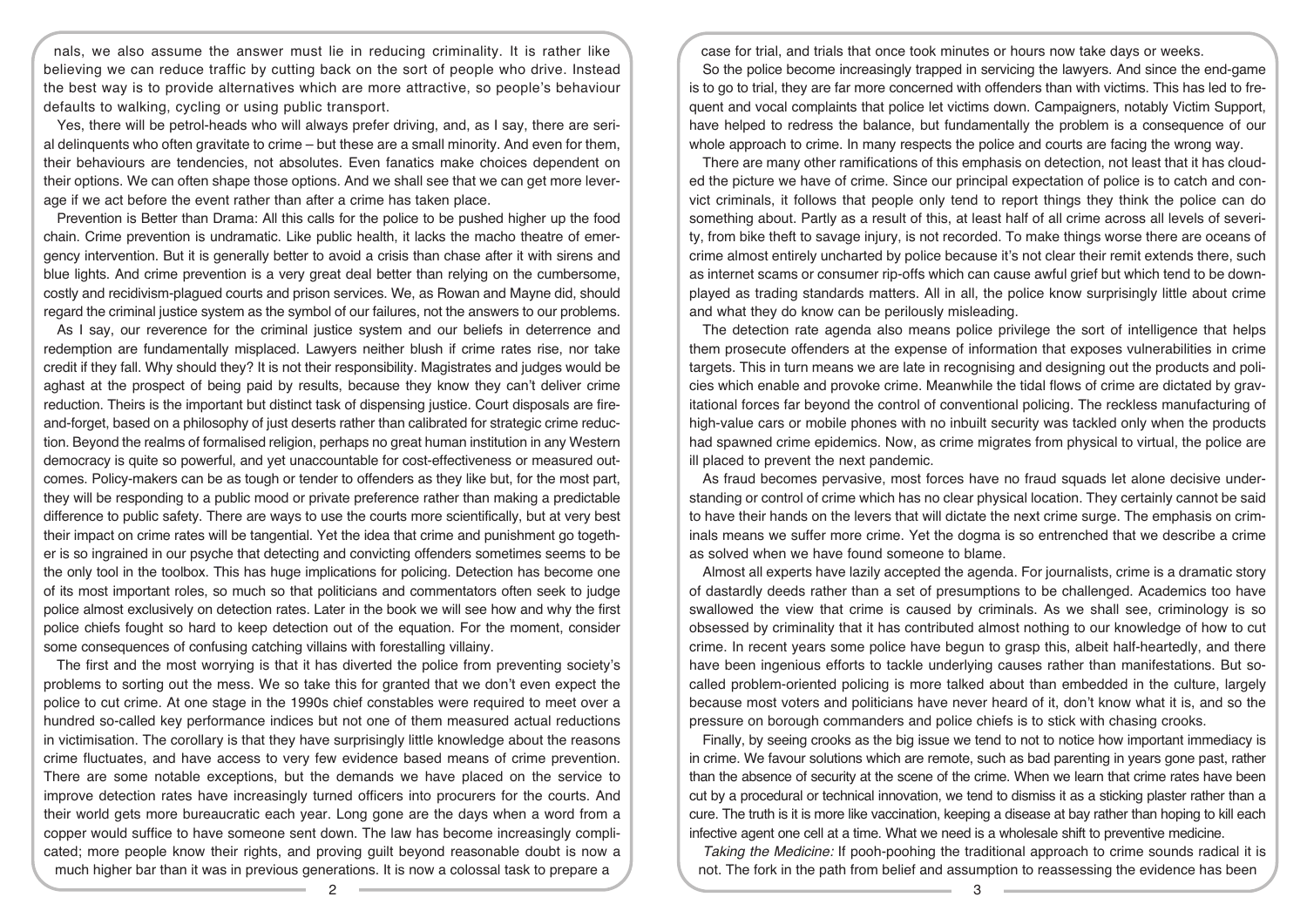taken many times in other fields of human endeavour and has always been the road to progress, often leading to developments that seem miraculous. It is why we know the earth is round and not the centre of the universe. It is how we learned to put lightning conductors on church steeples rather than pray to be spared the wrath of God. It was why, after all mankind's attempts to copy birds, the Wright brothers stopped flapping and invented powered flight. In crime too, we need to stop flapping. Above all, we need to learn from medicine.

For millennia people supposed that sickness was a punishment for misdeeds, and even when human anatomy was fairly well understood, illness was ascribed to an imbalance of energy or humours. Until 200 years ago, deeply rooted theories about disease restricted the average European to the life expectancy of the Stone Age; and woe betide anyone who could afford a doctor, since the cure invariably involved inducing vomiting, draining blood or forcing wounds open to stimulate pus. Almost certainly physicians killed more patients than they cured.

But once scientific reasoning began to prove that spirits could not be cast out, nor bad humours improved by blood-letting, the results have been spectacular, with such huge improvements in life expectancy that healthcare systems now can't keep up with ageing populations. It was a long and bumpy ride from remedies based on supposition to evidence-based medicine built on science, and even now the comforting lure of belief ensures the survival at the fringes of faith-based treatments; but these are mostly for the worried well. When something goes really wrong we no longer seek out witch doctors or their new-age incarnations. We turn to scientific medicine.

In crime too, we need to overcome a deeply rooted assumption: the doctrine that crime is mostly caused by badness. Do not underestimate the ancient mysticism which underpins our attitudes. It is always tempting to invent the undetectable and the immeasurable to explain what we cannot otherwise explain. We used to believe that light travelled through the heavens because space was filled with luminiferous ether, that fire burned because of phlogiston, or that cholera spread through a miasma. Likewise, scratch most commentators and you will find they really believe that crime rates are determined by fluctuations in some invisible force which essentially boils down to evil.

The reasons they cite for this malaise are invariably ones which conveniently fit their own perspectives on life. As with Galen's medicine, in which sanguinity was caused by the blood, and anger by the spleen, or Eastern equivalents which posited imperceptible meridians, they fit the facts round their theories and see what they want to see. It is well meaning, but it mostly amounts to quackery and juju. Liberals and left-wingers are convinced crime is caused by unfairness and poverty, and social conservatives are equally certain it is down to lack of discipline and failing values. Religious people cite decline of religion, disciplinarians identify lack of discipline, believers in the power of genes blame nature, others blame nurture, promoters of family values cite decline of the family, social reformers prefer social disaffection, and you can fill in your own blanks according to your outlook on life.

In the absence of more convincing explanations, even nonbelievers are often taken in by these resolutely argued theories. Tony Blair cunningly appealed to softies and disciplinarians alike in his promise to be tough on crime and tough on the causes of crime. It was merely equivocation, of course, and as I know from a private discussion with him, he really had no answers. Nor could he tear himself away from the ancient presumption that it is the quantum of badness out there in our communities that we need to change.

It is time to follow the evidence and to subject hallowed theories to scientific challenge. Just as doctors learned to be sceptical of intuition, anecdote and ideas passed down through

generations, we need to set a new agenda when it comes to cutting crime.

**'We Deserve a Justice System That is Open and Transparent'** *Jon Robins, Justice Gap* People in the UK deserve a justice process that is both open and transparent. It is inexcusable to maintain a secretive process where records of important criminal proceedings are destroyed within relatively short periods of time. In this new digital age, it is reckless and irresponsible.' Marika Henneberg - Campaigners, university criminal appeals units and innocence projects, and lawyers are calling on the government to stop systematically destroying court transcripts after five years preventing victims of miscarriages of justice appealing their convictions. The issue has come to the fore as a result of the success of the Netflix docuseries Making a Murderer which tells the story of a Wisconsin man, Steven Avery accused of murder who claims to have been fitted up by the police. Avery's defence lawyers draw heavily on a wealth of case paperwork that is all too often permanently lost in the UK shortly after conviction as a result of government data retention policy and professional guidelines – namely, the audio recordings of court proceedings, court transcripts and lawyers' files.

Every hearing in the crown court must be recorded in full. Audio tape recordings of those hearings are destroyed after five years, and digital recordings are deleted after seven years under MoJ guidelines (known as the Crown Court Record Retention and Disposition Schedule). This policy applies to the judge's summing up which is widely considered essential for any chance of an appeal. Parties can apply to the court where the hearing was held to listen to recordings but copies are not available. The guidelines were drafted in 1972 and last reviewed in 2011 when proceedings began to be recorded digitally. The retention regime is seemingly at odds with the 30-year evidence retention policy of the National Police Chiefs' Council (formerly ACPO) in relation to murder cases. An MoJ spokesman explained that the 'practices, retention policies and records management procedures' of other organisations were 'not a factor taken into consideration' when deciding upon retention periods nor are they considered when deciding whether records merit permanent preservation. 'And neither the Public Records Act 1958 nor the Data Protection Act 1998 nor any other piece of legislation requires that we do so,' he said. He also told the Justice Gap that there were 'no plans to change the guidelines'.

Professor Julie Price, head of pro bono at Cardiff Law School reckons there is now 'a compelling case' for 'a permanent digital archive maintained by the courts or MoJ. Everyone convicted of a serious crime should have free access to a digital record of their trial. Clearly there would be resource implications but I would be very interested in the CCRC's views on this issue, as preservation of this evidence must surely be a priority for them too.' Separately, lawyers' client files are frequently not available after six years have elapsed. It used to be that the Solicitors Regulation Authority recommended a six-year minimum retention period under the 2007 code of conduct; but the watchdog says that this is not the case now and it was 'up to individual firms to decide how long a file should be retained'. 'This is an issue that we have been asked about time and again by solicitors,' a spokesman said. 'There's no set regulatory requirements for file retention. We expect solicitors to have appropriate arrangements for each client.

'The system goes unaudited': Emily Bolton of the Centre for Criminal Appeals, who set up the Innocence Project New Orleans, makes the point that US appeal lawyers have access to the full transcript of the trial and, in many states, the police and prosecution files once a conviction becomes final. 'In this country we have none of this. As representatives of wrongfully convicted prisoners we feel like we are fighting their cases with two hands tied behinds out backs, hopping on one leg,' she says. 'The transcript is critical,' Bolton argues. 'In the court-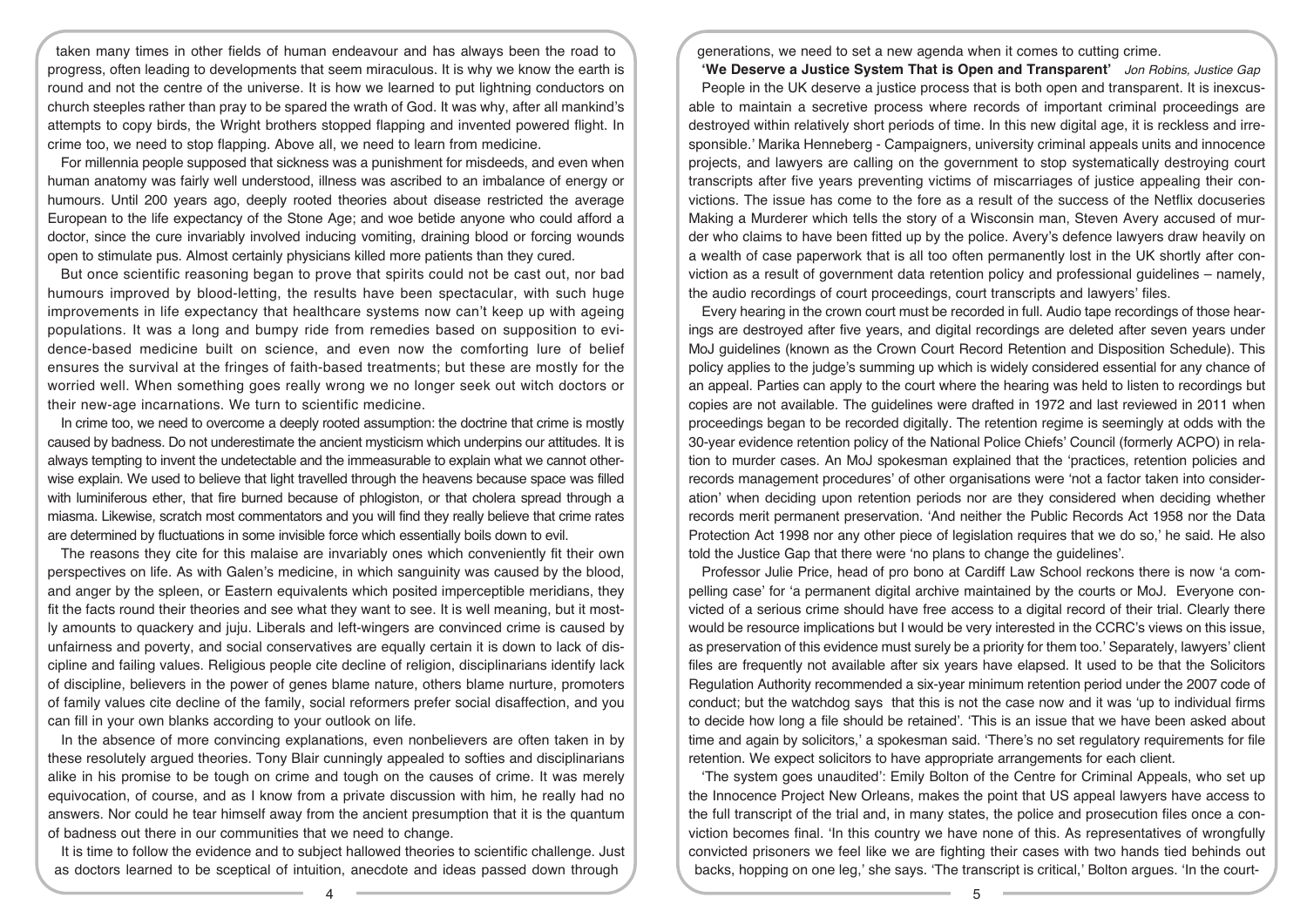rooms of cash-strapped states like Mississippi, a prisoner gets a record of everything that was said in his or her trial. In this country, the system was privatized, and now profit-driven transcription firms hold justice to ransom, demanding thousands of pounds to provide sections of transcript of a trial. Neither the Legal Aid system nor individual prisoners or their families can afford this, and so the recordings languish un-reviewed, and the system goes unaudited.'

Bolton points out that the Criminal Cases Review Commission can use its powers under section 17 of the Criminal Appeal Act 1995 but, she argues, is so under-resourced that it cannot deploy this power where it should – and even when it does – it is forbidden from sharing these files with the prisoner's lawyers. 'We quite often find that the tapes or transcripts of proceedings in which we are interested have been destroyed in line with the five year retention period currently operated by court reporters,' commented spokesman Justin Hawkins. He said that there was 'considerable force' in the argument that recordings from some criminal proceedings should be kept for longer than five years. 'It would be more appropriate to follow some guidelines similar to those in use by the police, the Forensic Archive or the Crown Prosecution Service where the length of time that material about a case is kept depends on the seriousness of the offence or length of sentence,' he adds. That said, Hawkins also says that the watchdog 'very rarely' has need of a full transcript of a criminal trial but 'routinely' used specific parts of proceedings such as the summing-up or evidence given by a particular witness.

Dr Dennis Eady, case consultant at Cardiff Law School's innocence project, reckons that the transcript of the judge's summing up is 'vital' and in many cases this is destroyed along with the rest of the transcript, making a fair and informed review of the case virtually impossible. 'In any event it normally costs several hundreds of pounds to get even the summing up from the transcription company,' he says. 'However having the prohibitively expensive full transcript of the trial, as opposed to just the summing up, enables innocence projects to assess how reflective of the trial a summing up really is.' In one Cardiff case, PhD student and case worker Holly Greenwood obtained 44 cassette tapes of a 13 day trial were obtained from a transcription company at a cost of £600 paid for by well-wisher nuns. Students typed up some 275 pages. The transcript meant they could match the evidence given at trial to the summing up. 'It revealed that the judge had wrongly told the jury a key witness had said in her statement that our client had confessed to her – in fact, she made no mention of this,' she said.

'Cost is a real barrier to obtaining trial transcripts for all but a few people.' reckons Julie Price. 'The transcripts frustration was aired by Dr Michael Naughton in the early days of the Innocence Network UK, and continues unaddressed.' A prisoner recently wrote to Cardiff's project claiming to have paid £11,000 for his trial transcripts and a client of the Centre for Criminal Appeals was recently quoted £19,000 for the transcript of a three-week trial. 'The expense appears to be out of proportion to the work involved to produce these, and the private companies that hold these service contracts are businesses that exist to make a profit from what should surely be a public service,' Price says. Sophie Walker of the CCA reckons that the courts are 'stuck 50 years back in time'. 'There is perfectly adequate technology to do an electronic transcription,' she says. 'This is not a 'miscarriage of justice' issue, it is an 'access to justice' issue.' 'People who want to fight their convictions absolutely need access to the evidence. But we also need it because of the importance of transparency, access to justice and the rule of law. Only one third of people who go to the CCRC have a lawyer. Many law firms considered to be leaders in the field of criminal appeals have shut their appeals departments down as a result of the freeze in legal aid rates years ago. It is

becoming harder and harder to find decent representation. When you're making your case to the CCRC you have to find fresh evidence – so you need to understand how the evidence was presented in the first instance. This is critical.' Transcription companies insist their rates are not exploitative. They charge according to rates set out in their contracts with the MoJ according to a 72-word 'folio'. According to Aileen Hodgkins, of Cater Walsh which covers courts throughout the North West, the rate works out on average as £150 per court hour plus VAT. 'It takes about five times as long to type, as it did to listen to,' she explained. 'So we really aren't making a huge amount of money out of this.'

### **Police to Pay £11,000 in Damages to 15 year old Victim Assaulted by a Police Dog**

On 15th February 2016 Quincy Whitaker a 5 day trial at Birmingham County Court. West Midlands Police are to pay £11,000 damages to the 15 year old girl after Judge Recorder Davies found the police liable in assault for injuries caused by a police dog which was set loose on her in order to detain and arrest her. Recorder Davies held that it was an unreasonable use of force and she did not attempt to run away from the officer involved. The damages were made up of £7,000 for the assault and £4,000 in respect of her false imprisonment which the police had previously settled.

**\$16.8 Million Awarded to Four Wrongfully Convicted Men** *Wrongful Convictions Blog* Carlos Ashe, Darcus Henry, Sean Adams, and Johnny Johnson. Have each received \$4.2 million in compensation. The four were convicted of murder, assault, and conspiracy resulting from a December 14, 1996, shooting in New Haven, Connecticut. Jason Smith, 23, was killed and brothers Marvin Ogman, 19, and Andre Clark, 22, were injured when allegedly four men utilized semi-automatic weapons in a gang-related retaliation shooting. Including both jail and prison, the four were incarcerated for more than 16 years. The defendants presented alibi witnesses at trial. The primary evidence presented by the prosecution was inconsistent testimony of the surviving victims. Henry and Adams were convicted in December 1999. The juries deadlocked in the trials of Ashe and Johnson, but they were retried and convicted in 2000 and 2001 respectively. The four men's sentences differed within the range of 75 to 100 years.

Adams' conviction was upheld on appeal. He then filed a state petition for a writ of habeas corpus in which he claimed that the prosecution had neglected to reveal a deal to reward Andre Clark for his testimony. Clark had testified that he had no deal, and the prosecutor, James G. Clark, did not correct this claim. Andre Clark was facing drug and weapons charges that could have resulted in a sentence of 35 years. Following his testimony, he was convicted of reduced charges and sentenced to 4 years. While the prosecutor acknowledged he should have revealed that Clark lied in his trial testimony, he argued that this revelation would not have changed the jury's decision. In 2001, the Connecticut Appellate Court disagreed. The Court reversed Adams' conviction ruling that he had been denied a fair trial. In 2013 the Connecticut Supreme Court upheld this decision. On July 25, 2013, the prosecution dismissed the case not only of Adams but also those of Ashe, Henry, and Johnson, and the men were released from prison.

Following a formal hearing in which the men testified regarding their trial and prison experiences and the impact these had on their lives and that of their families, J. Paul Vance, Jr., Claims Commissioner of the State of Connecticut, released his Memorandum of Decision on January 15, 2016. The decision confirmed that the claimants had met all six requirements of compensation in the state, namely that "Claimants (1) were convicted of crimes, (2) are innocent of crimes, (3) were sentenced to prison, (4) served a part of that sentence and (5) has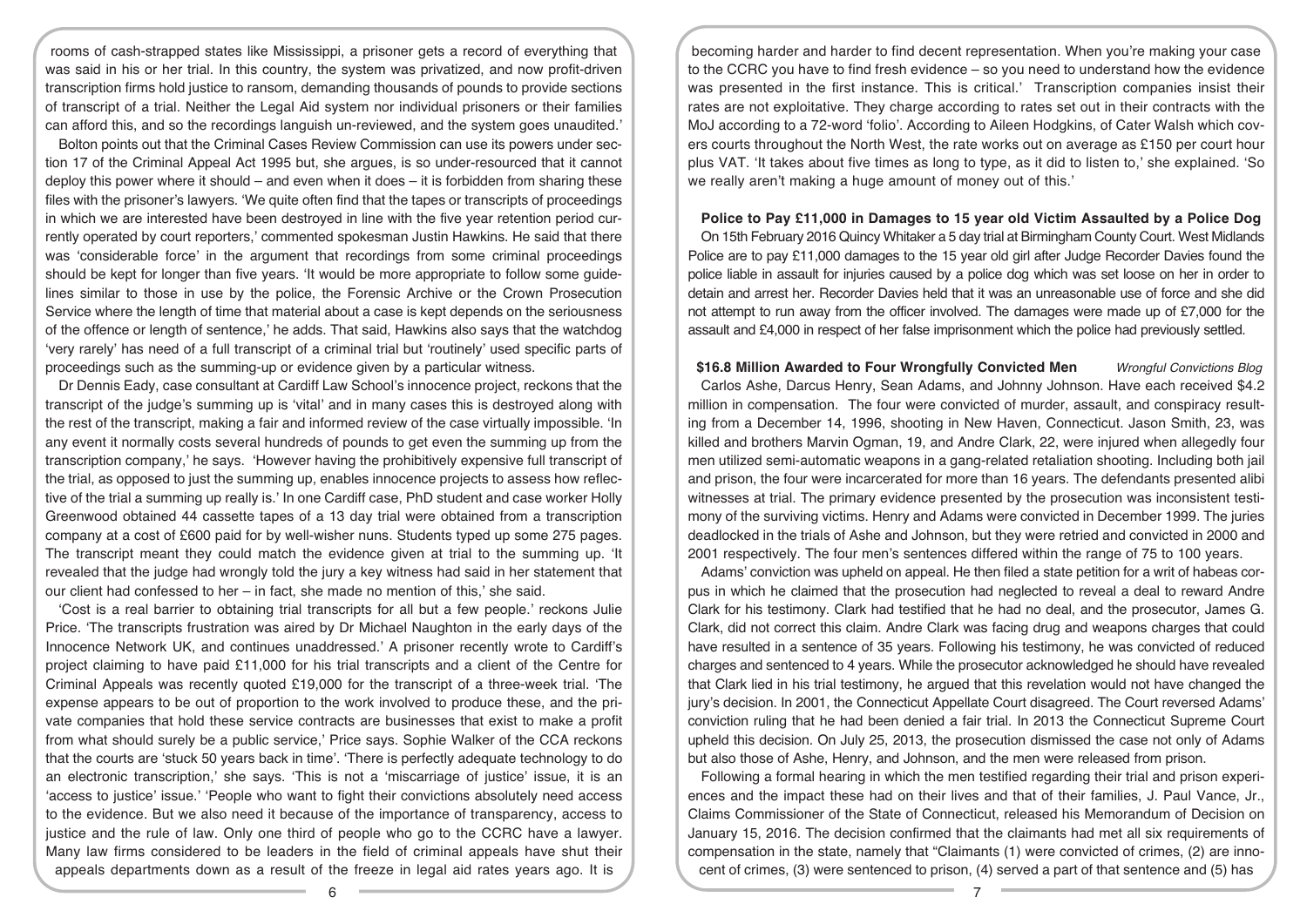the conviction vacated." On the sixth requirement regarding innocence, the Commissioner ruled that the evidence supported dismissing the charges "on grounds consistent with innocence." Official misconduct is a factor in compensations in the state of Connecticut. Referencing that the Connecticut Supreme Court's ruling had called the actions of prosecutors in the four Claimants' trials as "indefensible" the Commissioner ordered immediate payment of \$4.2 million each to the law firm of the four men.

# **Mental Health Services For Prisoners Need To Improve Further, Says Ombudsman**

Some improvement has been made in managing the mental health needs of prisoners, but there is still a long way to go, said Prisons and Probation Ombudsman Nigel Newcomen. As he published a review on prisoner mental health arising from his investigations into deaths in custody. Mental ill-health is one of the most prevalent and challenging issues in prisons and is closely associated with high rates of suicide and self-harm in custody. These mental health needs range from mild forms of depression to serious and enduring conditions, such as psychotic illnesses and severe personality disorders, which can be much more difficult to manage. Echoing previous research, the review found that 70% of the prisoners who killed themselves had one or more identified mental health needs.

The report considers the deaths of 557 prisoners who died in prison custody between 2012 and 2014, including 199 self-inflicted deaths, where the prisoner had been identified as having mental health needs. It goes on to identify the lessons learned from these investigations. The review makes clear the importance of identifying mental health issues, as without accurate diagnosis, it is very difficult to provide appropriate treatment and support. Once a need is identified, effective intervention is required. However, the identification and treatment of mental health issues among prisoners was variable and many areas for improvement remain. One particular challenge for prisons is that some mental health conditions cause sufferers to present very challenging behaviour, which staff may deal with as a behavioural, rather than a mental health problem. This may lead to a punitive, rather than a therapeutic, response. Often this only worsens the prisoner's underlying mental ill-health, further compromising their ability to cope.

Among other findings, the report found a number of cases where: • there was poor information sharing, failure to make referrals to mental health professionals, inappropriate mental health assessments and inadequate staff training;  $\cdot$  there was a lack of coordinated care, with little evidence of prison staff and healthcare staff working together or a lack of joined-up work between primary healthcare, mental health in-reach and substance misuse services; • prisoners with mental health needs sometimes find it difficult to understand the importance of taking their medication and staff did not always remind or encourage them to do so.

Prisoners with mental health needs can sometimes be very difficult to manage. Commendably, investigations also found impressive examples where staff went to great lengths to ensure that prisoners in crisis received excellent care.

Nigel Newcomen said: "While there were many examples of very good practice, there were also too many cases where practice could and should have been better. Issues ranged from poor monitoring of compliance with medication and lack of encouragement to take prescribed drugs, to inappropriate care plans which were not reviewed and updated. There have also been investigations in which we found that the provision of mental health care was simply inadequate. Given the scale of mental ill-health in prison and the pressures in the system, it is perhaps not surprising that this review identifies significant room for improvement in the

provision of mental health care."

### **Republican Prisoners Take Legal Action to Enforce Ombudsman Recommendations**

It was interesting to note that Alastair Ross, of the DUP, in a recent media interview (Belfast Telegraph 11/01/16) referred to the abuse of the complaints process within Maghaberry Jail. In that he specifically focused on Republican Prisoners and alleged that complaints from them were vexatious. Given that the DUP is essentially the political extension of the Prison Officers Association (POA); to Republican Prisoners such comments are unsurprising.

It is also clear that the objective in this instance is to deflect the current and predictable criticism emanating from independent bodies, politicians and groups such as HMIP and CJINI whom fully appraised the evidence after having first studied factual and detailed statistics readily available, including that supplied by Roe 4 Republican Prisoners, and taking cognizance of both the recent and current inspections.

Alastair, quite conveniently, overlooked a number of fundamental facts. Primarily, the persistent failure of the Maghaberry Administration to respond to requests and complaints; neither "within timescales" nor "specifically and substantively" as repeatedly recommended by the former and current Prisoner Ombudsman. Indeed the Jail Administration has condensed the Internal Complaints Process (ICP) to an mechanical denial and nugatory response mechanism. This was noted in the recent damning report by the HMIP/CJINI who described the jail's trite responses as both perfunctory and poor.

In his efforts, as Chair of the Justice Committee, to shield the POA from criticism, Alastair has also disregarded and indeed contradicted the Prisoner Ombudsman's 2015 Annual report. Prior to and following that report the Ombudsman's Office unambiguously stated to Republican Prisoners that the majority of Roe 4 complaints are "upheld" and that the reason for that number not being greater is because of the jail not retaining CCTV evidential footage regardless of it being immediately requested., which is in direct defiance of the multiple Ombudsman recommendations, therefore negating any opportunity to properly investigate.

The Jail Administration has consistently refused to accept many recommendations by the Prisoner Ombudsman. Of those recommendations which have been accepted by the jail, they have habitually failed to implement them, thus requiring more time and effort simply to repeat recommendations. This has resulted in large volumes of complaints over issues previously and extensively investigated, of which recommendations were already made and also previously accepted by the jail.

It has also been the case that numerous outside bodies, including the Ombudsman's Office, the Independent Assessment Team (IAT), politicians and others have encouraged Republican Prisoners to pursue complaints and Requests not only as a remedy but as a means of documenting abuse and repression. Republican Prisoners consistently reference such complaints and logs thereof to all those aforementioned so as to demonstrate the reactionary and discriminatory actions pertaining to our treatment by the Maghaberry Administration.

Because of such obstinacy, and the circumventing of the Ombudsman's Office, Republican Prisoners have been forced to initiate legal action in the form of Judicial Review (JR) in order to enforce Prisoner Ombudsman recommendations and ensure basic human rights. The Maghaberry Administration has repeatedly challenged such JRs, at public expense, with minimal if any chance of success. This includes four successful legal actions by Republican Prisoners in 2015, with all costs awarded against the jail, running into hundreds of thousands of pounds. Republican Prisoners are not the problem, Alastair; we are a target for bigotry and vindictiveness, which we will always resist.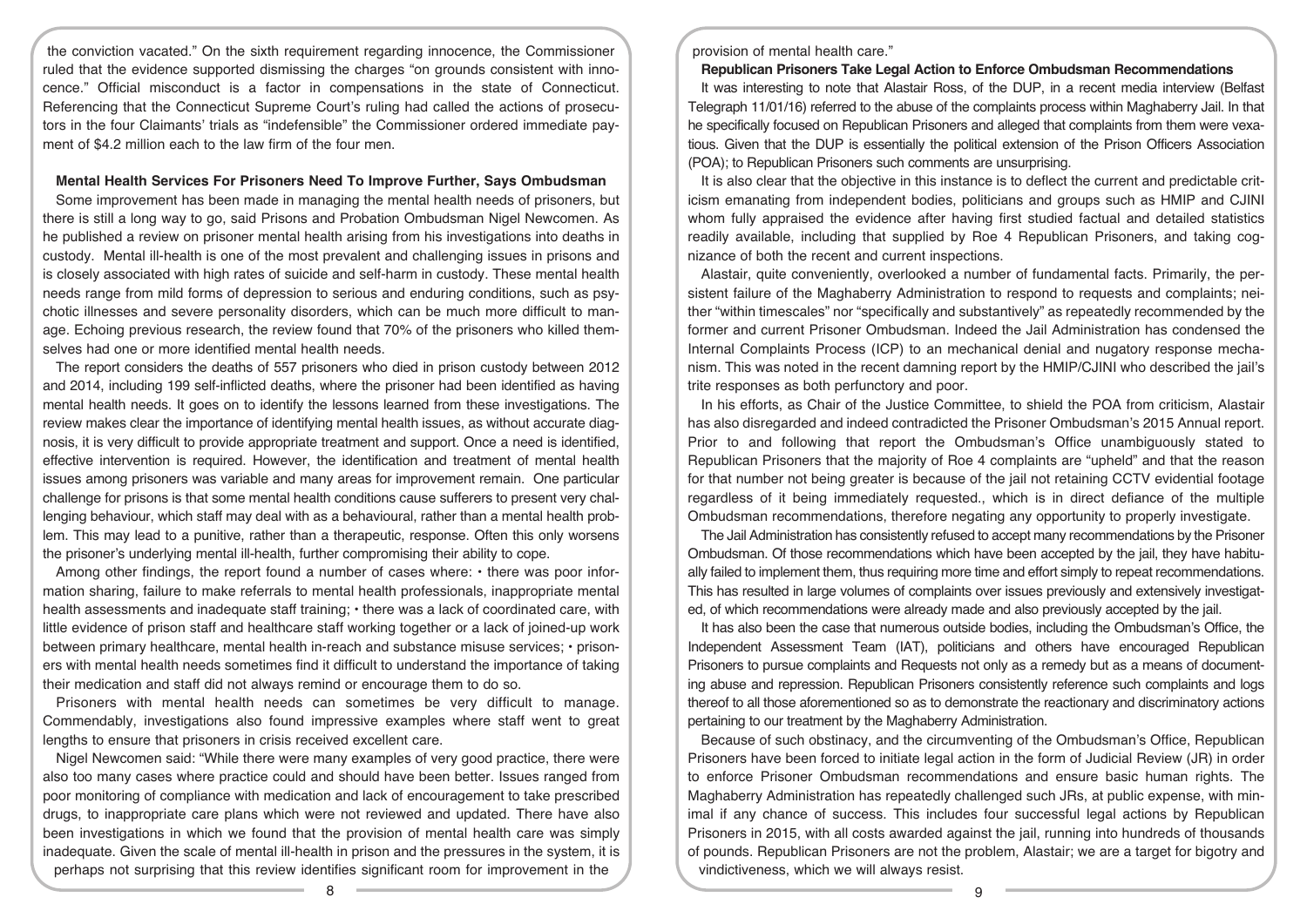# Republican Prisoners, Roe 4, Maghaberry, 18/01/16

**The Lack of Access to Justice is a National Disgrace** *Charles Falconer and Willy Bach* Britain's most senior judge, Lord Thomas of Cwmgiedd, wrote last week that "our justice system has become unaffordable to most". It's a remarkable statement for the lord chief justice to make. But unfortunately it's right. In Britain, in the 21st century, a growing number of people can't afford to defend themselves and make sure their rights are respected. The facts are startling. In 2009-10, more than 470,000 people received advice or assistance for social welfare issues. By 2013-14, the year after the government's reforms to legal aid came into force, that number had fallen to less than 53,000 – a drop of nearly 90%. At the same time, tribunal fees have been introduced and court fees increased, time and again. Advice centres – which provide straightforward guidance on legal problems – have closed across the country. And the "exceptional funding scheme" – the government's "safety net" for the most vulnerable – has helped a mere eight children since it was created.

Legal Aid has often been in the news associated with controversial cases or "fat-cat" lawyers. In reality, the vast majority of the hundreds of thousands, if not millions, of people who need and no longer have access to legal advice are ordinary people dealing with everyday issues that could affect any of us. They are the small businesses facing bankruptcy because court fees mean they can't chase unpaid debts; the parents denied access to their children because they're not able to take their partner to court; the elderly man with dementia forced out of his home because he can't stand up to the local authority on his own; the victim of domestic abuse trapped with their abuser because the alternative is to face them directly in court. Individuals across the country are suffering. But the lack of access of justice also has wide-ranging implications for our society as a whole. A recent Citizens' Advice research report found that only 39% believe the justice system works well for citizens and only 17% believe it's easy for people on low incomes to access justice.

A strong and reliable justice system is key to a secure society and a growing economy. The success of our society relies in large part on the trust we all put in the rule of law and the knowledge that the courts will be there to enforce our rights should something go wrong. When that trust breaks down, the fundamental principle of the rule of the law is being eroded. It is urgent that something is done but this government is just burying its head in the sand. That's why, back in September, Labour decided to launch its review into the future of legal aid. And this week we are announcing that we will be working with the Fabian Society and a newly formed commission of experts – chosen strictly for their expertise and not their political leanings – to start to make progress on this crucial matter.

Our commission will examine both the principles that should underpin a modern legal aid system and the practical ways that such a system should operate, given the great demand for legal services and inevitably limited resources. We will hear from experts from the law, civil society and academia as well as from citizens who have had experiences, both good and bad, of how the system works in practice. We are determined to be collaborative, inclusive and innovative. It has been far too long since a major political party took a fresh and serious look at such a vital, national resource. We will not shy away from uncomfortable truths. We cannot just revert to the old system; that too was far from perfect. We must look at technological change as a benefit to be grasped rather than something to be afraid of. We must use the great work already done in this area by among others the independent Low Commission, the Legal Aid Practitioners Group and the Law Society. We need to develop policies that will stand the test of time, but we also want to influence the present government to change some of the worst effects of their policies.

When our commission reports this autumn, its findings will feed into Labour's policy

review. But we want it to go wider than that – our aim is to build a coalition of support across the political divide. Beveridge pioneered the welfare state to counteract what he called the "five giant evils" of his time – squalor, ignorance, want, idleness, and disease. The lack of access to justice is increasingly becoming another great evil of 21st century Britain. Just as we all accept the need for the state to provide a right to healthcare, to a decent education or to social security protections when genuinely needed, we must argue for access to justice – the right for every person who believes themselves dealt with unlawfully, particularly by powerful institutions, both private and public, to receive quality advice – as a fundamental right and key public entitlement. We believe there should be minimum guarantees to which every citizen is entitled when it comes to enforcing their rights – otherwise they are worthless. For decades, there was a broad consensus about legal aid and the beneficial effects it had on our legal system. That consensus has regrettably broken down. We hope to make a start in rebuilding it.

**Prison Officers 'Falling Ill' After Inhaling Inmates' Legal Highs** *Guardian, 18/01/2016* Union bosses reported that staff were being taken to hospital suffering from the effects of breathing in the fumes of new psychoactive substances (NPS) such as Spice and Black Mamba, which mimic the effects of cannabis. In one incident last week, seven officers reported suffering ill effects, according to the Prison Officers Association (POA). Steve Gillan, general secretary of the union, said they were searching a cell when they came across a large quantity of NPS. "They all then complained of nausea. They were seen by the healthcare department and signed off duty," he said. Anonymous accounts from officers laid bare the impact of NPSs. One described noticing a sweet smell and smoky atmosphere before starting to feel unwell, saying his heart was racing and his head felt like it would pop. The officer could not remember his journey home. Another officer experienced a crushing chest pain and dizziness followed by what felt like a severe hangover. The prisons watchdog has warned that NPSs are the most serious threat to the safety and security of jails. Last month, it emerged that the rampant use of the drugs behind bars is placing local ambulance services under strain as paramedics are increasingly called out to tend to criminals who have used them. The substances have been linked to rising levels of violence and 19 deaths behind bars. Gillan said: "This is causing that sort of concern for prisoners and we are extremely concerned about the effects they have on officers as well."

The POA is launching a judicial review in an attempt to speed up a blanket ban on smoking in prisons. In September, the government announced that smoking would be prohibited in all Welsh prisons and four in England to reduce health risks in a move seen as the first step towards all jails becoming smoke-free. The POA is calling for a "clear timetable that will ban smoking totally in every prison establishment". A Prison Service spokeswoman said: "We have long been committed to a smoke-free prison estate. Implementation will be phased over a long period in order to make these changes safely. Prisoners will have access to e-cigarettes and other support to stop smoking. Our careful approach will ensure prison officers and inmates are no longer exposed to second-hand smoke, while not compromising the safety and security of our prisons." The service added that it took a zero-tolerance approach to drugs in prison. A new law is being introduced to target smugglers attempting to sneak drugs into prisons, while new testing technology has been described as a "gamechanger" in the fight against so-called legal highs. A Prison Service spokesperson said: "Governors use sniffer dogs, cell searches and mandatory drugs tests to find drugs in prison and punish those responsible. We have also passed laws so that people who

 $\overline{10}$   $\overline{11}$   $\overline{11}$   $\overline{11}$   $\overline{11}$   $\overline{11}$   $\overline{11}$   $\overline{11}$   $\overline{11}$   $\overline{11}$   $\overline{11}$   $\overline{11}$   $\overline{11}$   $\overline{11}$   $\overline{11}$   $\overline{11}$   $\overline{11}$   $\overline{11}$   $\overline{11}$   $\overline{11}$   $\overline{11}$   $\overline{11}$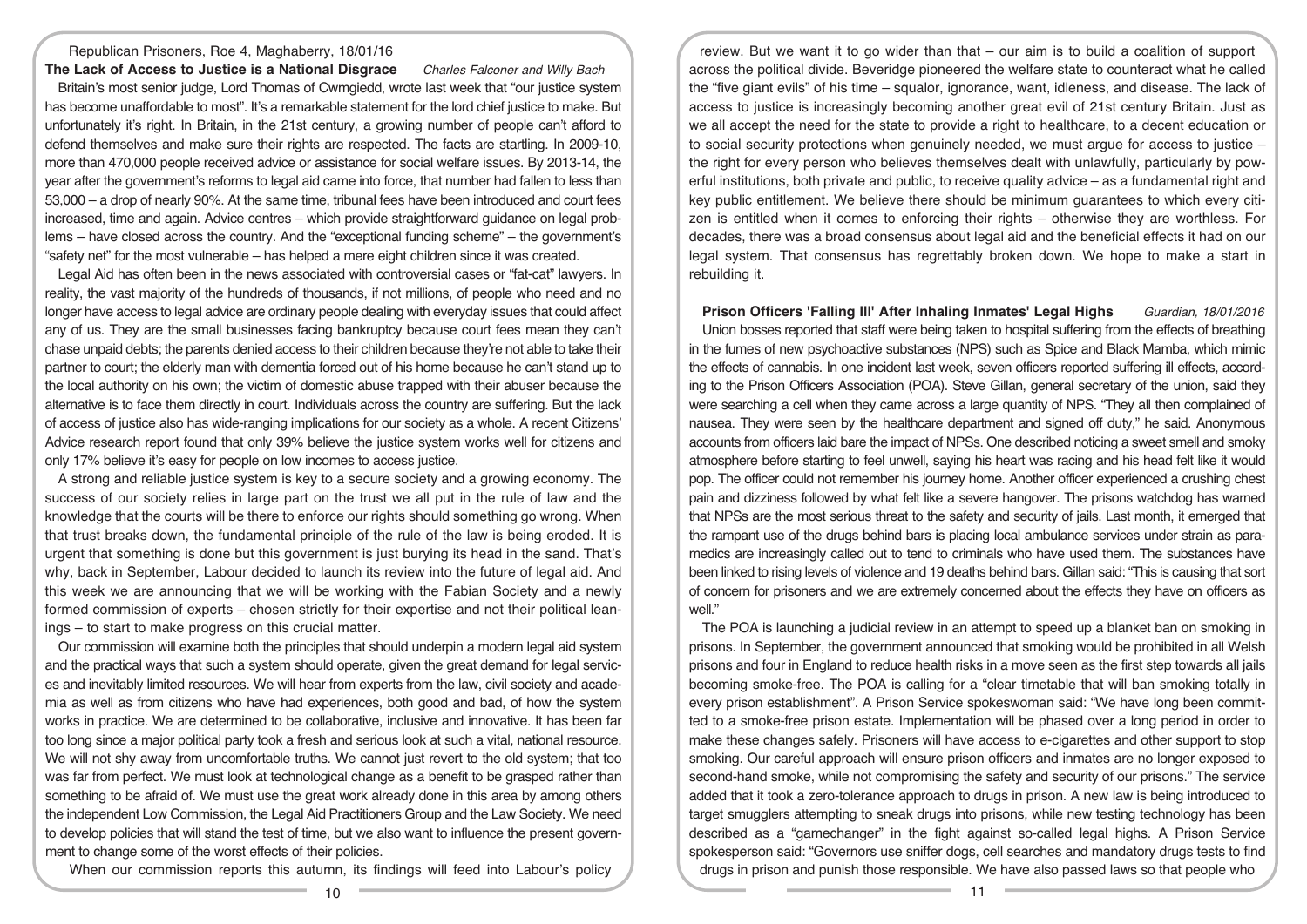smuggle packages over prison walls, including drugs, face up to two years in prison. However, it's clear we need to do more. The justice secretary has asked the Ministry of Justice to look at how we can ensure prisons have the right tools in place to tackle this problem."

# **Policing With Accountability or Policing With Impunity?**

Media stigmatisation of poor multicultural neighbourhoods of Europe as strongholds of Islamist terrorism and organised crime is lending legitimacy to a more coercive, more militarised style of policing. The Home Office is currently reviewing legal protection for police officers who shoot to kill as well as considering whether to transfer the lead role in fighting terrorism from Scotland Yard to the National Crime Agency. And a review of the rules on the use of lethal force is underway in France, where, in a separate move, President Hollande has asked parliament to approve changes to the French constitution, to deprive French-born dual nationals convicted of terrorist offences of their citizenship and to allow the indefinite renewal of the state of emergency.

Policing at the crossroads: Policing by consent, articulated as such, may be a British policing concept, emerging as it did as a philosophy (its practice is another matter) from Sir Robert Peel's 1829 'Bill for Improving the Police in and Near the Metropolis' which was followed by instructions to the newly-formed Metropolitan police to act as 'servants and guardians of the public and to treat all citizens with civility and respect'. Nonetheless, and certainly since the second world war, European states (outside the southern European countries where dictatorship continued until the mid-1970s) were sensitive to the demand that civilian police forces should abide by democratic principles. But is this changing? Are liberal principles like the rule of law, community cohesion, racial equality and police accountability to the communities they serve now obsolete across much of Europe, as the war on terror hits neighbourhoods, particularly the 'quartiers sensibles' of France and certain inner cities of Belgium?

A 'Social Europe' as envisaged by the EU Charter of Fundamental Rights is one wherein governments rule not just for the white majority, but commit to the protection of non-white minorities and other marginalised populations. One way of achieving this is by ensuring that the police are representative of local communities they serve and accountable to them. But in the last year, as terrorists have struck in Copenhagen, Belgium and Paris, best practices, whereby one works with communities to combat crime and terrorism by establishing forums to ensure dialogue between the local state, police and the community, for instance, have been undermined. Politicians in France and Belgium are now openly advocating the use of repression in the northern Parisian suburb of Saint-Denis and the western Brussels neighbourhood of Molenbeek, where two of the French-born terrorists behind the Paris November 13 attacks lived. Yet there has been barely any acknowledgement of the threat that such a drift towards militarised policing might pose to positive community relations (let alone race relations, a concept that has roots in administrative thinking in the UK but not in French-speaking countries with a tradition of civic individualism, where the individual participates in politics as a citizen, free of community or ethnic ties). These potentially retrogressive legal and policing changes are not confined to the sphere of anti-terrorism. They are taking place in the context of other forces: the impulse towards privatisation in and breaking up of national police forces; the evolution of pre-emptive policing; the growth of specialist elite squads with a paramilitary role; and the creation, out of controversial deaths in police custody, of uncompromising US-style 'Black Lives Matter' movements of young people.

*Urban wars, Islamophobia, stigmatisation:* In his important study, Cities Under Siege: the New Military Urbanism (2011), the urban geographer Stephen Graham discussed the dangers that

accrue when the metaphor of war becomes the dominant framework for any discussion of urban problems, pointing out that 'immigrant zones' of cities all over the world are often depicted in the media as conflict zones inhabited by lurking shadow enemies threatening mainstream society. More recently, in the context of the French state of emergency, the Paris-based architect Léopold Lambert warned that the 'stigmatising en masse' of the residents of certain neighbourhoods 'introduces ambiguity into calculations' of who is 'considered a civilian', thereby legitimising the indiscriminate use of force against those members of the public unfortunate enough to live in neighbourhoods inhabited by known terrorists.[Anthropologist Alexandre Laumonier, writing in Le Monde, has expressed similar sentiments in relation to the stigma now attached to Molenbeek in Brussels.

Media stigmatisation of certain, often supposedly 'ethnic', neighbourhoods (Brixton, Tottenham, Moss Side, Liverpool 8 come to mind) has a long history – as drug-infested, guntoting, police-hating zones, full of muggers and street gangs, cut off from the mainstream and certainly to be feared and avoided by decent people. But the war on terror and terrorist-related incidents have intensified the war/crime frameworks of much media reporting. The fact that some members of Islamist fundamentalist organisations such as Sharia4Belgium (and its equivalents) operate in specific districts of ethnically diverse neighbourhoods has provided an excuse for journalists to make lazy generalisations. Many such areas are described quite wrongly as 'ghettos' and then written off as crime-infested, no-go zones (for the police) and the breeding ground for violence, sharia law and 'foreign fighters'.

All these misrepresentations, at a time when urban problems are being systematically decoupled from state economic models based on austerity and the shrinking of welfare provision, have profound consequences. For when the media stigmatise whole towns as pathological breeding grounds for violence, they create the incentives for politicians to reach for policeled enforcement wars, invading communities to enforce compliance through stop and search, for instance, or emergency measures to deal with 'traitors', such as the deprivation of citizenship clause for French-born dual nationals – a Front National proposal – currently being debated in the French parliament. Stigmatisation and repression in turn alienate young people, contributing further to the erosion of their sense of belonging. Postcode discrimination escalates. Young people complain that their job applications are rejected if they come from neighbourhoods such as Nørrebro (Copenhagen), Molenbeek (Brussels), Saint-Denis (Paris), Schilderswijk (The Hague) and Tottenham (London). Every time an incident relates to these neighbourhoods – whether it is a killing by armed police, or the worst-case scenario of a terrorist hailing from there, the media crews arrive en masse, often acting with great insensitivity and leaving a trail of anger and disgust about their subsequent over-hyped reporting or downright lies, particularly around gangs, no-go areas and jihadi cells.

With the exception of Tottenham, all the neighbourhoods discussed in this article are now being stigmatised in the media as strongholds for Islamist movements and Muslim terrorists. Yet the reality is that a wide range of secular protest movements have take root in each of these areas, around far-right activities, escalating rents, gentrification and evictions, on the one hand, or police or immigration raids and racial profiling, on the other. The way the media misreport these issues means that mistrust of journalists also increases.

*Multiculturalism plus poverty equals threat:* Recent events and coverage of a number of multicultural neighbourhoods in Europe that are currently living under the impact of media stigmatisation read like this: \* 'Gunman's Neighborhood Is Infamous Underbelly of Copenhagen' was the Reuters headline after Omar Abdel Hamid El-Hussein, a Danish-Palestinian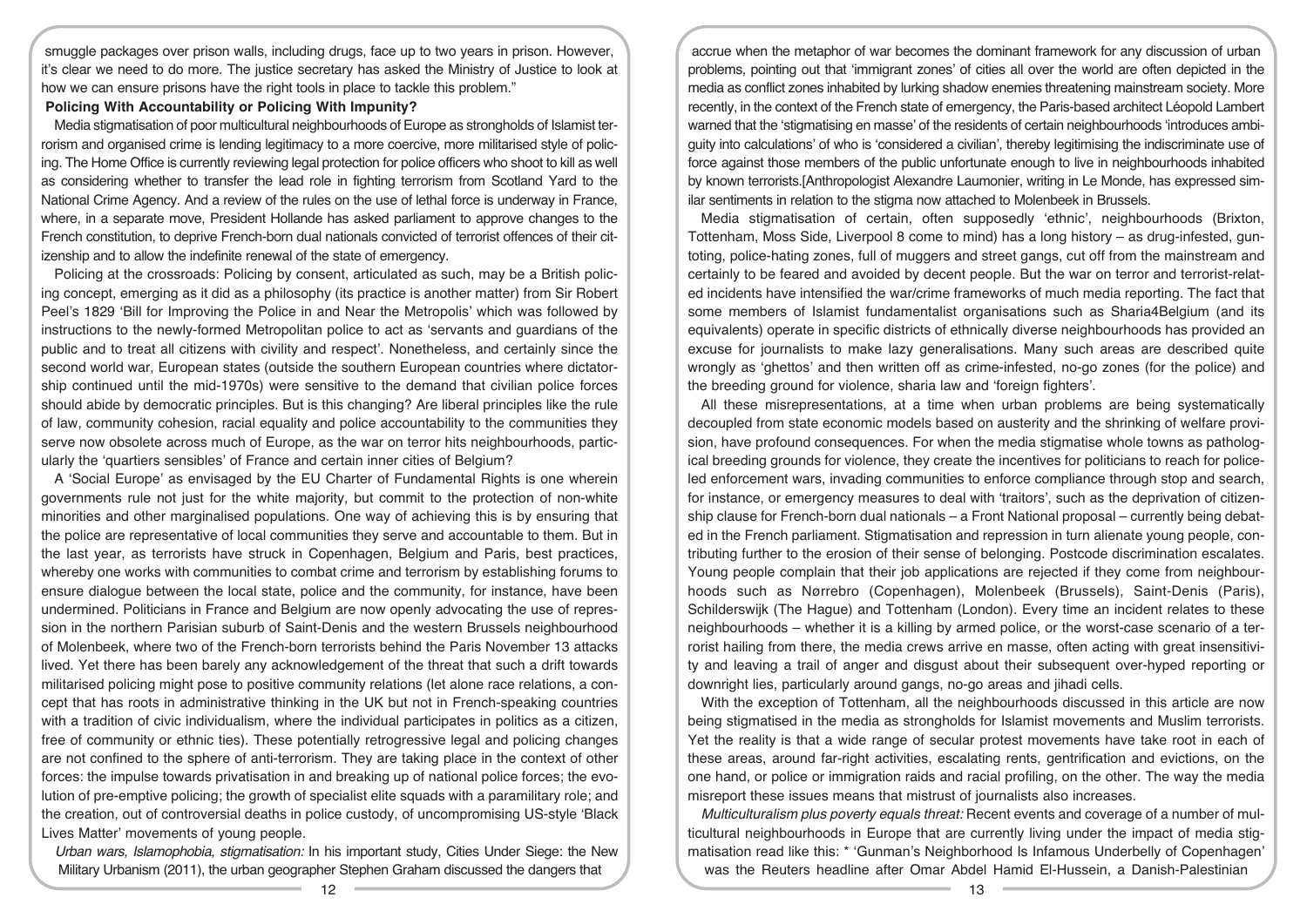gunman, was shot dead in Nørrebro on 14 February 2015 after killing two people during attacks on a synagogue and the 'Art, Blasphemy, Freedom' cultural festival in Copenhagen.

El-Hussein was a petty criminal with a history of assault and weapons offences, who had at one point been homeless, yet he came to personify Nørrebro. While residents objected to the media siege that followed his actions, and the negative portrayal of their neighbourhood, Nørrebro had long since been represented in the press as an area of conflict, crime and danger. The Danish People's Party and controversial New Right celebrity authors have set the agenda, Islamicising a vibrant ethnically diverse district where around 20 per cent of the population are of immigrant origin.[5] Despite the fact that by any scientific measure there are no ghettos in Denmark, the Danish government has put the state's imprimatur on neighbourhood-stigmatisation through the publication of a 'Ghetto list' of public housing areas with a high percentage of immigrants from non-western countries, welfare dependency and crime. Three districts of Nørrebro are cited as ghettos amongst thirty-three districts listed in the 2015 report.

In Summer 2015 in the Hague, the Netherlands, there was a similar media frenzy in the district of Schilderswijk where 90 per cent of residents from 110 nationalities are of immigrant origin. Serious public disturbances had erupted and hundreds of arrests were made over several nights following the death through asphyxiation in police custody of Mitch Henriquez, a 42 year-old tourist from the Dutch Caribbean island of Aruba. This was the second police-related death in Schilderswijk. In 2012, Dutch citizan Rishi Chandrikasing, aged 17, was shot dead by police officers who wrongly claimed he was armed. A newspaper article about Perdiep Ramesar: The Dutch media's negative relationship with the local community had already been framed by events in 2014 when Perdiep Ramesar of the Trouw newspaper, quoting anonymous sources, claimed that the area was part of the 'Sharia Triangle' in the Hague. This resulted in parliamentary questions and visits from extreme-Right leader Geert Wilders, the deputy prime minister and other politicians. The newspaper later sacked the journalist and issued a public apology, admitting that the reality on the ground was far more complex.

In the aftermath of Henriquez' death, the media were criticised again, this time for their overreliance on police and prosecution briefings. The public prosecutor had stated that Henriquez was drunk at the time of his arrest and had become ill on the way to jail. However, after witness statements on Facebook and amateur video emerged on YouTube showing Henriquez being placed in a van already unconscious after a violent arrest, the official version had to be revised. Protesters went to the police station to make their feelings known and it is then that the riots began. The Dutch prime minister Mark Rutte appeared to characterise the disturbances as the work of wannabes and riff-raff when he told journalists, 'I'm not planning to go in person to every neighbourhood where backward lilies are stirring up trouble.'

Since Rutte's public stigmatisation of the neighbourhood, some districts of Schilderswijk have been subjected to multi-agency 'enforcement actions' involving the local authority, police and fire services, acting on unspecified complaints from businesses and residents, saturating an area, closing streets, issuing fines and towing away cars. A grassroots monitoring group, 'Actiecomite Herstel van Vertrouwen', has been formed to counter police violence.

After 28-year-old Jermaine Baker, who lived in Tottenham, was shot dead in nearby Wood Green in December 2015, the Daily Mail, Sunday Times and the Sun claimed that Baker, who was of mixed heritage, was part of a gang, which was later found not to exist, and linked the shooting (as though to justify it) to another gang that has been linked to Mark Duggan. Duggan was shot dead by an officer from the Specialist Firearms Command deployed as part of

the anti-gun crime initiative Operation Trident in August 2011, leading to the worst rioting experienced in England in recent times.

Ever since the 1985 uprisings on the Broadwater Farm estate, Tottenham has been depicted by much of the press as a lawless zone, lost to postcode gangs, guns, and the anti-police hatred of its largely black communities. Cynthia Jarrett (1985), Joy Gardner (1993), Roger Sylvester (1999), Mark Duggan and now, Jermaine Baker, all died in police custody or as a result of police action in Tottenham, but the circumstances of their deaths were misrepresented in the media. Jermaine Baker was shot dead outside Wood Green crown court by an armed Metropolitan police officer on 11 December, following a covert operation ostensibly to stop two prisoners escaping from a police van. However, after the sensationalist reporting and claims, denied by the local police commander, that Jermaine Baker was a gang member, there was some attempt to rebuke the media for inflaming tensions in its reporting. After complaints from local MP David Lammy and Jermaine Baker's family, the attorney-general issued a note to the media warning them against stoking community tensions by making any more unsubstantiated allegations.

*From extreme counter-jihadists to mainstream politicians:* Unfortunately, the wild accusations about no-go neighbourhoods, now aided and abetted in the US, are finding voice among Europe's politicians. US Republican presidential candidate Donald Trump and the US media outlet Fox News, which regularly hosts notorious Islamophobic commentators, have been ridiculed for claims that Europe is full of no-go zones off-limits to the police. Birmingham was famously named on a Fox News report as a 'no-go zone' after the January attacks in Paris on Charlie Hebdo and a Jewish kosher store, leading to a rebuke from David Cameron and an apology, of sorts. But after the 13 November Paris atrocities, Fox News was at it again, broadcasting a map of French 'no-go' zones where sharia law was practised.

Fox News doesn't have to rely on US cranks to popularise its no-go zones myth. The work is being done in Europe by conspiracy theorists such as Melanie Phillips (Londonistan: How Britain Created a Terrorist State Within), and Georges Bensoussan (The Lost Territories of the Republic). Added to their supposed theses is the steady drip-drip of Islamophobic reporting in every country, epitomised by Perdeip Ramesar's 'Sharia Triangle' stories about the Hague, mentioned above. But it's not only journalists and 'professional' counter-jihadists that fuel the anti-Muslim machine. On 15 November, two days after the atrocity in Paris, the Belgian prime minister Charles Michel said that whenever there's a terrorist incident there's always a link with Molenbeek. Anti-radicalisation programmes have failed, he said, adding that 'now' the only solution was to 'get repressive'. The interior minister Jan Jambon voiced a view that seemed perilously close to a colonial-style counter-insurgency model when he vowed to 'clean up' Molenbeek personally. He subsequently ordered civil servants to embark on a mapping exercise of all Molenbeek's inhabitants, by carrying out house-to-house checks to ascertain who lived at every address in the area.

Dar al Amal (The House of Hope), a women's collective in Molenbeek, in an open letter, implored Jambon 'to choose his words better'. 'He should make sure our children have the same possibilities instead of talking about us like [we are] some different breed'. Dehumanising language 'strip[s] our children of their attachment to the country', one mother added. Meanwhile, the residents of Molenbeek held a candlelit peace vigil, both to remember victims of the Paris atrocity and to highlight the stigmatisation of their neighbourhood.

*'Mullahbeek', foreign fighters and the language of war:* Molenbeek, described in the international media as the 'Islamist ghetto' and 'pit stop', the 'iihadist refuge', 'the crucible of terror' and the 'ghetto of misery', is currently the centre of a global media invasion after it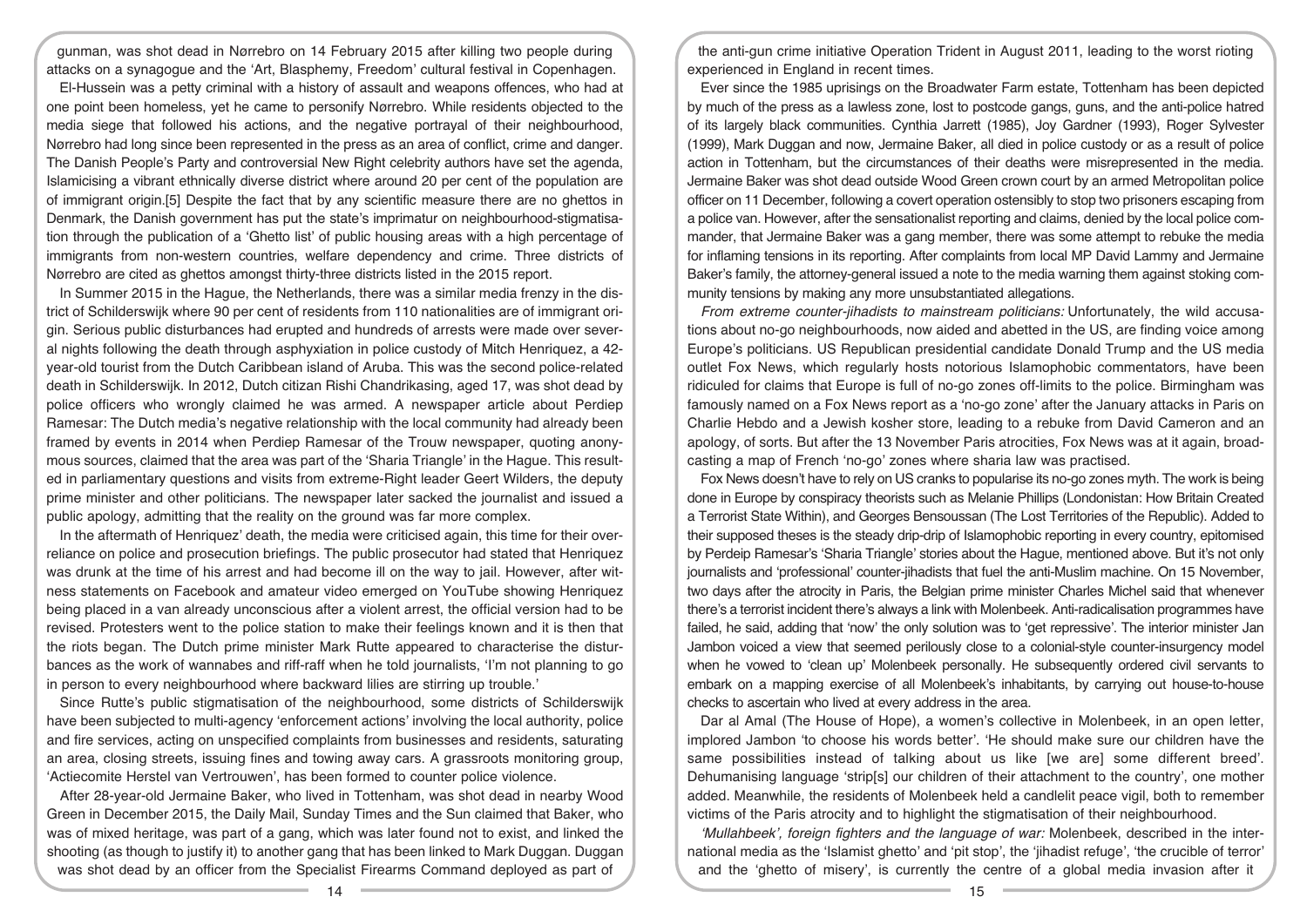emerged that two of the terrorists involved in the November 2015 Paris massacre had lived there. A review of the international press by La Libre Belgique found Molenbeek to be an 'incriminated neighbourhood'. Across the EU, the US and across the Mediterranean region, Molenbeek is described as a 'hub', a 'crossroads', a 'rear base', a 'refuge', an 'obligatory stop' for the network of jihadists in Europe. Certainly, it has to be accepted that Islamists linked to many of the key terrorist plots in Europe have either grown up, or lived at some point, in Molenbeek. In addition, an estimated twenty-four of its residents have gone to fight in Syria. However, it clearly makes no sense to paint all its 100,000 residents as jihadist sympathisers and guilty by association. Molenbeek is in Brussels, not Kabul. In 2012, in the context of Sharia4Belgium protests and wider disturbances that broke out after the violent arrest of a woman wearing the niqab, the foreign minister jokingly compared Molenbeek to Afghanistan. Far-right websites since then regularly refer to the neighbourhood as 'Mullahbeek'.

True, some conscientious journalists have attempted to delve deeper, reminding readers of the commune's industrial and political history. It was once dubbed 'Little Manchester' and was a refuge for the Paris Communards in the 1870s. Better features have included reference to the near 50 per cent unemployment amongst young people, rising rents due to gentrification, government neglect and the ever-present reality of postcode discrimination. Reporters at ABC News gave space to young people to counter the 'decrepit slum' myth by describing the cultural vibrancy and architectural stylishness of much of Molenbeek, drawing attention to community volunteerism and all the positive things that happen in Molenbeek and are never reported.

Molenbeek is not a 'Muslim ghetto' for anthropologist Alexandre Laumonier, who has lived in Molenbeek for seven years without encountering any problems. He points out that over one hundred nationalities peacefully co-exist in an inclusive community, largely abandoned by a government which has slashed grants to vital community organisations, with a local commune which can't even afford to clean the streets and is close to bankruptcy. In Belgium, politicians often hold dual mandates (the same system, of holding two or most posts at different levels of government pertains in France), and Molenbeek's mayor Françoise Schepmans, who helpfully told the press that the area she oversees is 'a breeding ground for violence', is also a parliamentary deputy. Molenbeek parents, concerned by the increasingly military-style policing of their neighbourhood since 13 November 2015, have set up the Committee of Parents Against Police Violence and, on 10 December, Human Rights Day, a whole host of organisations across civil society demonstrated outside the Palais de Justice under the slogan 'You don't stop terrorism by limiting democracy'.

*France towards a permanent state of emergency:* Meanwhile, in France, on 17 December 2015, over one hundred organisations, including human rights bodies, Muslim associations, environmental activists and trades unions, called for an end to the assaults on established freedoms rendered lawful by the state of emergency. Proclaimed by President Hollande immediately after the 13 November attacks, and extended for a further three months by parliamentary vote on 19 November, the state of emergency grants the police powers to carry out house searches without judicial authorisation, assign residency (otherwise referred to as house arrest), ban organisations and prohibit demonstrations. Amidst a growing number of violent searches on mosques, businesses and homes, as well as of environmental activists and organic farmers, innocent people have been left deeply traumatised (watch these videos). Astate of emergency observatory blog has been set up by Le Monde and by the association Quadrature du Net. Some commentators have come to believe that France is pursuing a colonial-style Low Intensity Conflict (LIC) model of policing whereby military force is applied selectively and with restraint, not to fight crime, but to enforce compliance with the policies and objects of the State.

The Collective Against Islamophobia in France (CCIF) states that by the first week of January 2016, only three preliminary investigations for terrorist offences had resulted from the 3,000 police raids. These have been carried out by the gendarmerie national (a military corps with special powers to use guns without the restrictions imposed on police officers), the Brigades Anti-Criminalité (BAC) and Brigades de Recherche et d'Intervention (BRI, sometimes referred to as the 'anti-gangs brigade'). One raid on the home of a Tunisian family, which left a 6-year-old girl with fragments of wood in her face from a shattered front door, was the result of riot police turning up at the wrong address. In the same period, 360 people were placed under assigned residency, forcing them to live in a certain area and to report up to three times a day to the police, on the basis of what the former president of the Lawyers Union of France, Jean-Jacques Gandini describes as 'prediction-based suspicion' as such orders are based on behaviour or associations, not known criminal activities.

CCIF is currently working on 161 cases involving violence or abuse of police power. Twenty-four environmental activists placed under house arrest to prevent them from attending the Climate Change Summit have launched legal writs against their assigned residency at the Council of State. In fact, the Council of State, France's highest administrative court, advised the government against changing the Constitution to allow an indefinite state of emergency on the basis of undefined threats. Nevertheless, the French Council of Ministers approved Hollande's proposal to change the French Constitution, which parliament will now debate in February. Meanwhile Marine Le Pen, backed by Nicolas Sarkozy, has proposed the creation of a Guantánamo-style detention centre for 20,000 people on the national 'watch list'. Apparently, half of the people on this list are suspected of Islamic radicalisation, while the other half are monitored for political/trades union activism or 'hooliganism'.

*The limits of legitimate force:* What is now being put in question, across a number of European countries, is how far it is legitimate to change laws and practices to deal with organised crime and/or terrorism and how far this 'threat' is being used to diminish liberal norms and civil rights – with marginalised communities being the first victims. The debate is at its sharpest in the UK, where Jean Charles de Menezes, Azelle Rodney, Mark Duggan, Anthony Grainger and Jermaine Baker were shot dead by police officers over the last ten years, and in France, where hundreds of people of Arab or African origin have died in police custody since the 1981 abolition of the death penalty.

As stated at the outset, policing developed in Britain in ways that were markedly different from much of the Continent. Lord Scarman, in his report on the 1981 inquiry into the 'Brixton disorders', tacitly acknowledged this when he stated that it was necessary to limit the power of the police, as 'abuse of power by a police officer, if it is allowed to occur with impunity, is a staging post to the police state'. Many black and working-class people in England, as well as Catholics in Northern Ireland, may feel that policing by consent is an ideal never fully realised for them in practice. Indeed, in the 1970s and 1980s it was the breakdown of trust in the police that led to black community campaigns in London to abolish the Special Patrol Group, a specialist squad which appeared to work to its own rules and some of whose members were implicated in the killing of Blair Peach, a teacher who died after being assaulted by a police officer at a demonstration against the National Front in Southall, London in 1979.

Across Europe, with its different policing traditions (Greece, Spain and Portugal, for instance, only emerged from dictatorship in the mid-1970s and elements of authoritarian policing linger on), squads that had by necessity to have specialist roles were not supposed to operate above or outside the law. But now something very different seems to be happening across Europe. There is a danger that we are sleepwalking into a more military-style of policing (in the first instance being tried on poor,